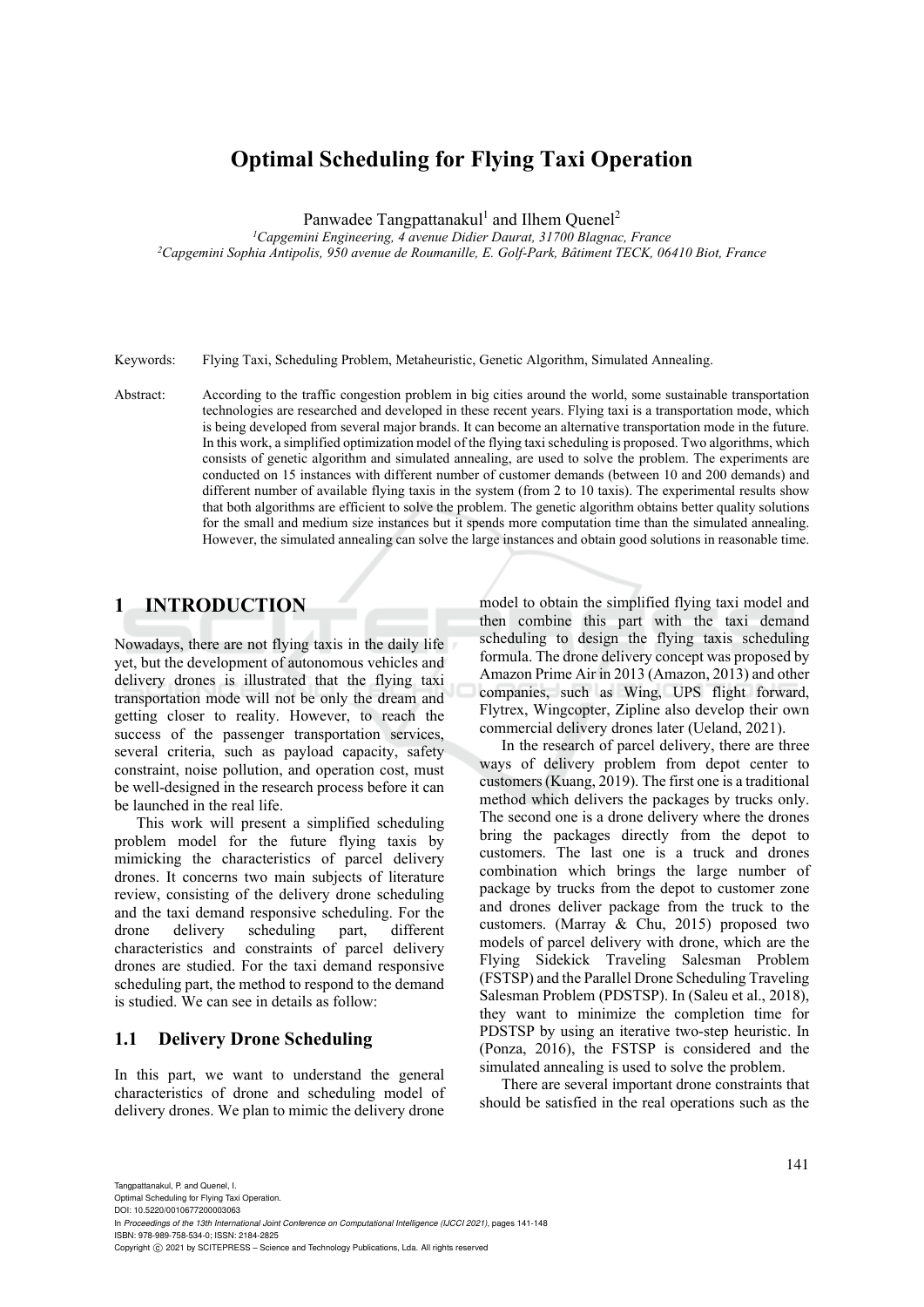reliability of drone delivery network, battery consumption, and delivery time windows. As in (Torabbeigi et al., 2018), the reliability concerning drone failure is considered. They assume the drone failure follow an exponential distribution. In (Cheng et al., 2020), the robust scheduling is proposed by considering the wind condition uncertainty. In (Kim et al, 2020), the drone operation planning model is designed by considering the demands of each destination and also the battery level of the drone. Each drone is assigned to either deliver the parcels or recharge the battery. In the operation planning of (Torabbeigi et al., 2020), the battery consumption rate of drones is modeled depending on the carrying payload. The drones pick the parcels from the depot, deliver to customers and then return to the depot. (Dukkanci et al., 2020) studies the energy consumption of drone according to its speed function. For the delivery time window constraint, (Han et al., 2020) considers a vehicle routing problem by satisfying the time window. In (Huang et al., 2020), the parcel delivery system which considers the cooperation of public transport and drones is considered. They model the system characteristic including the delivery time, energy consumption and battery recharging.

For the simplified model of flying taxi, we have to select some constraints from drone operations to be considered. We will concentrate to the battery consumption function, battery recharging, and time window of demands, but ignore other constraints in this step.

#### **1.2 Taxi Demand Scheduling**

We study how to manage taxi demands efficiently in this part. The passengers require the taxis to pick up in the specific location and specific time window. Then, the taxis bring them to the destination in the limitation of tardiness.

A classical problem in the domain of operations research, which concerns the taxi demand scheduling, is the vehicle routing and scheduling problem with time window constraints or VRSPTW. This problem needs to find the minimum-cost vehicle routes to serve a set of customers by satisfying the vehicle capacity constraints. Moreover, each customer must have a service in the specific available time window. The VRSPTW is an NP-hard problem for which heuristic algorithms are widely used. (Solomon, 1987).

We can also model the taxi demand scheduling problem like the fleet management problems as in (Bielli et al., 2011). It presents different mathematical

models for variant transportation modes and characteristics. In (Glaschenko et al., 2009), it considers a multi-agent approach to real-time scheduling to be able to re-schedule and update schedule in real time. The orders have to be matched to drivers, vehicles, resources and work practices. The schedule must ensure fair and proportional jobs distribution for drivers. In (Shen et al. 2017), the dispatching system to design a demand-responsive schedule is considered. It consists of a planning of travel path (routing) and customer pick-up and dropoff times (scheduling) by considering certain constraints such as vehicle capacity limitation and available time windows.

The profit of taxi service is an important objective for the business. The fare of general taxi services is calculated from a base rate (for some first kilometers as initial charge), a distance rate (multiply to the next kilometer count), and a minute rate (multiply to the minute count of the waiting time). However, the fare of flying taxi will be calculated from only the base rate and the distance rate. We ignore the congestion on the low altitude air traffic in this step.

According to the related work, we design a simplified model of flying taxi scheduling problem. It is presented in Section 2. Some delivery drone specifications such as the vertical take-off and landing, operating hours, recharging time, battery capacity, power consumption rate will be borrowed from the literature for the experiments. We need to maximize the working time that the flying taxis serve the clients on the selected demands and it is used to be the objective function in our work. In Section 3 and 4, two metaheuristics, which are a genetic algorithm and a simulated annealing, are presented. We apply these two algorithms to optimize the scheduling problem. The computational results on fifteen generated instances are illustrated in Section 5. Lastly, the conclusion and the future work are presented in Section 6 and 7, respectively.

### **2 FLYING TAXI SCHEDULING OPTIMIZATION MODEL**

In this section, an optimization model for the flying taxi scheduling problem will be presented. The simplified flying taxi characteristics are designed from the commercial delivery drones in several research works. We assume that the flying taxis operate to serve the customers as same as the drone service for transporting the parcel from an origin to a destination. The main operating time of a task is to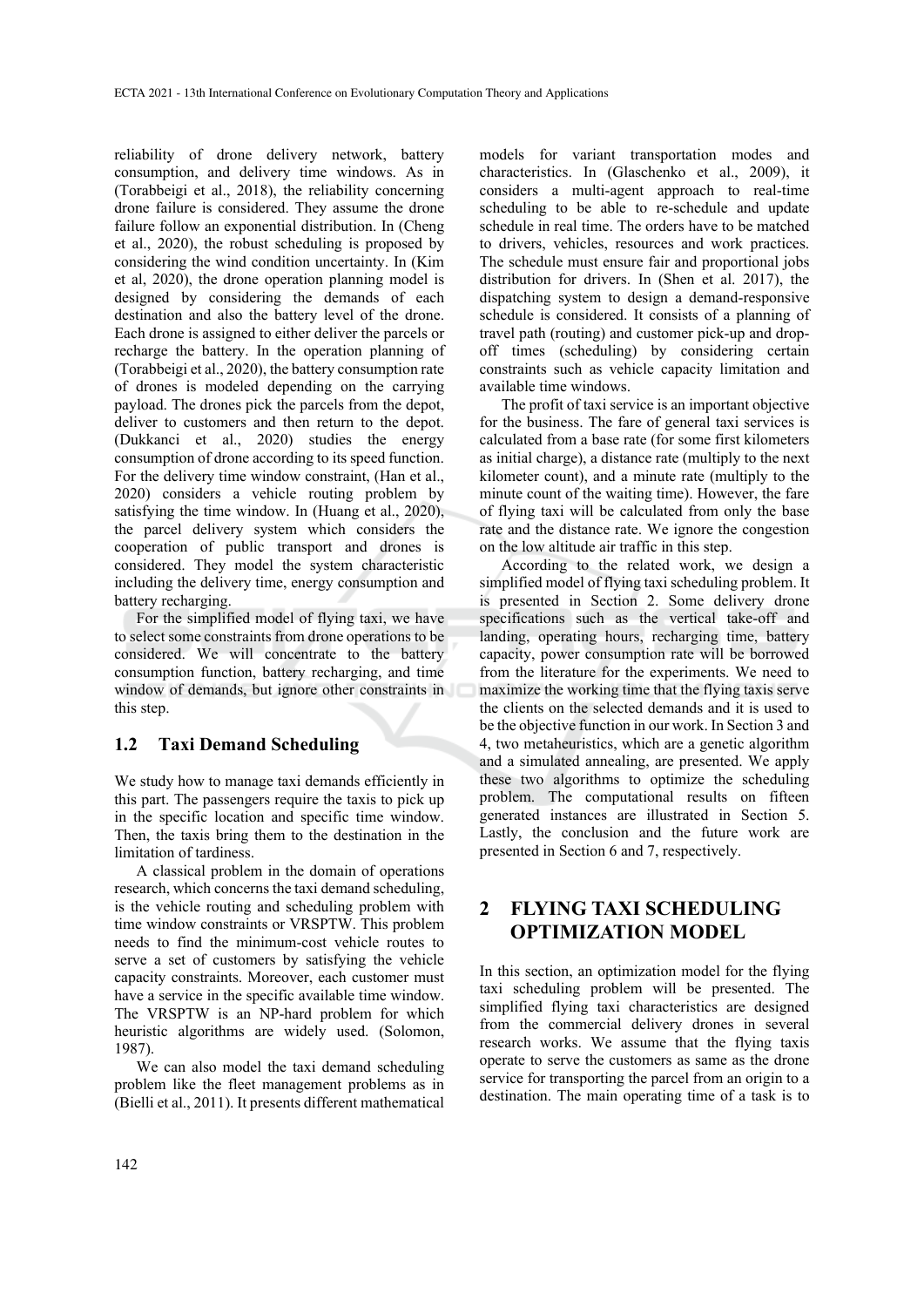move in horizontal axis between two geometric points, which represent the origin and the destination in x-y coordinate. The operating time is calculated by using the Euclidean distance and the average speed of the flying taxi. Moreover, we consider the fixed additional time in the beginning of the task for picking up the passenger and vertical takeoff, and in the end of the task for vertical landing and dropping the passenger as in Figure 1. Some unprofitable trips (for changing the taxi location to pick up the next passenger or to go to the center for battery recharging) are also taken into account for the schedule management.



Figure 1: Flying taxi passenger service in the considered area.

For the flying taxi scheduling problem, we have to find the optimal task schedule for all available flying taxis in the system. The customers submit the requests with the origin points, destination points, and pick up time to the taxi center, and then the taxi center will manage the demands to the flying taxis in order to obtain the most advantage of the existing resources. The assigned tasks can be a demand response for passenger service or a battery recharging. The location changes before starting tasks either for moving to the next customer for preparing the demand response or to the center for the battery recharging are computed. The tasks are assigned to the available flying taxis depending on the required demands from the customers and the remaining battery level of the flying taxis.

We propose a flying taxi scheduling model by considering the above assumptions and borrowing some drone characteristics from the literatures. The objective of our work is to maximize the operational time of the flying taxis to serve the customers and gain the fare. The task assignment must satisfy the flying taxi constraints that the taxi must be available in required period and also has enough battery level for finishing its task and return back to the center for recharging, if it is necessary. The required parameters and variables are shown as follow:

#### **Indices**

| i | demand index $(i = 1, 2, ..., n)$                |
|---|--------------------------------------------------|
| j | flying taxi index $(j = 1, 2, ..., m)$           |
| k | flying taxi operation index $(k = 1, 2, ..., K)$ |

#### **Parameters**

|                  | demand <i>i</i>                                                  |
|------------------|------------------------------------------------------------------|
| $d_i$            |                                                                  |
| $u_i$            | pick-up time of demand i                                         |
| $p_{-}o_i$       | $(x_0, y_0)$ origin point of demand i                            |
| $p_{-}e_i$       | $(x_{-}e_i, y_{-}e_i)$ destination point of                      |
|                  | demand i                                                         |
| $l_i$            | distance between origin and destination                          |
|                  | points of demand <i>i</i> (unit:metre)                           |
|                  | $l_i = \sqrt{(x_{-}o_i - x_{-}e_i)^2 + (y_{-}o_i - y_{-}e_i)^2}$ |
| $p\_c$           | $(x_c, y_c)$ center point for battery                            |
|                  | recharging                                                       |
| B                | battery consumption rate (unit:                                  |
|                  | %/minute)                                                        |
| $\boldsymbol{v}$ | average speed in horizontal axis (unit:                          |
|                  | m/minute)                                                        |
| S                | required time for vertical takeoff or                            |
|                  | landing, including time to pick up and                           |
|                  | drop passenger, if need (unit: minute)                           |
| R                | battery recharging time to full (unit:                           |
|                  | minute)                                                          |
|                  |                                                                  |
| $b_{min}$        | minimum remaining battery level to                               |
|                  | prevent full discharge (unit: %)                                 |
| $\overline{T}$   | available time for flying taxi operations                        |
|                  | in 24 hours (1440 minute)                                        |

**Decision Variables** 

| $x_{ijk}$ | 1 if flying taxi $j$ serves the customer of                |
|-----------|------------------------------------------------------------|
|           | demand $i$ as the $k$ th operation, and 0<br>otherwise     |
| $y_{jk}$  | 1 if flying taxi <i>j</i> recharges its battery at         |
|           | the center as the $k$ th operation, and $0$<br>otherwise   |
| $b_{jk}$  | battery level of flying taxi <i>j</i> after flying         |
|           | taxi <i>j</i> finishes its $k$ th operation (unit:<br>$\%$ |
|           | The initial battery charge is set to<br>$100\%$ .          |
| $t_{jk}$  | time of flying taxi <i>j</i> after flying taxi <i>j</i>    |
|           | finishes its kth operation (unit: minute)                  |
|           | The initial time is set to 0 and it                        |
|           | as the operations<br>increases<br>are                      |
|           | performed.                                                 |
| $p_{jk}$  | $(x_{\perp} p_{ik}, y_{\perp} p_{ik})$ position in x-y     |
|           | coordinate after flying taxi <i>j</i> finishes             |
|           | its kth operation                                          |
|           | The initial position is set to center                      |
|           | position $p_{\perp}c$                                      |
| $g_{ijk}$ | distance to change the location of                         |
|           | flying taxi i to origin noint of demand                    |

flying taxi  $j$  to origin point of demand  $i$  or to the recharging center as the  $k$ th operation (unit: meter)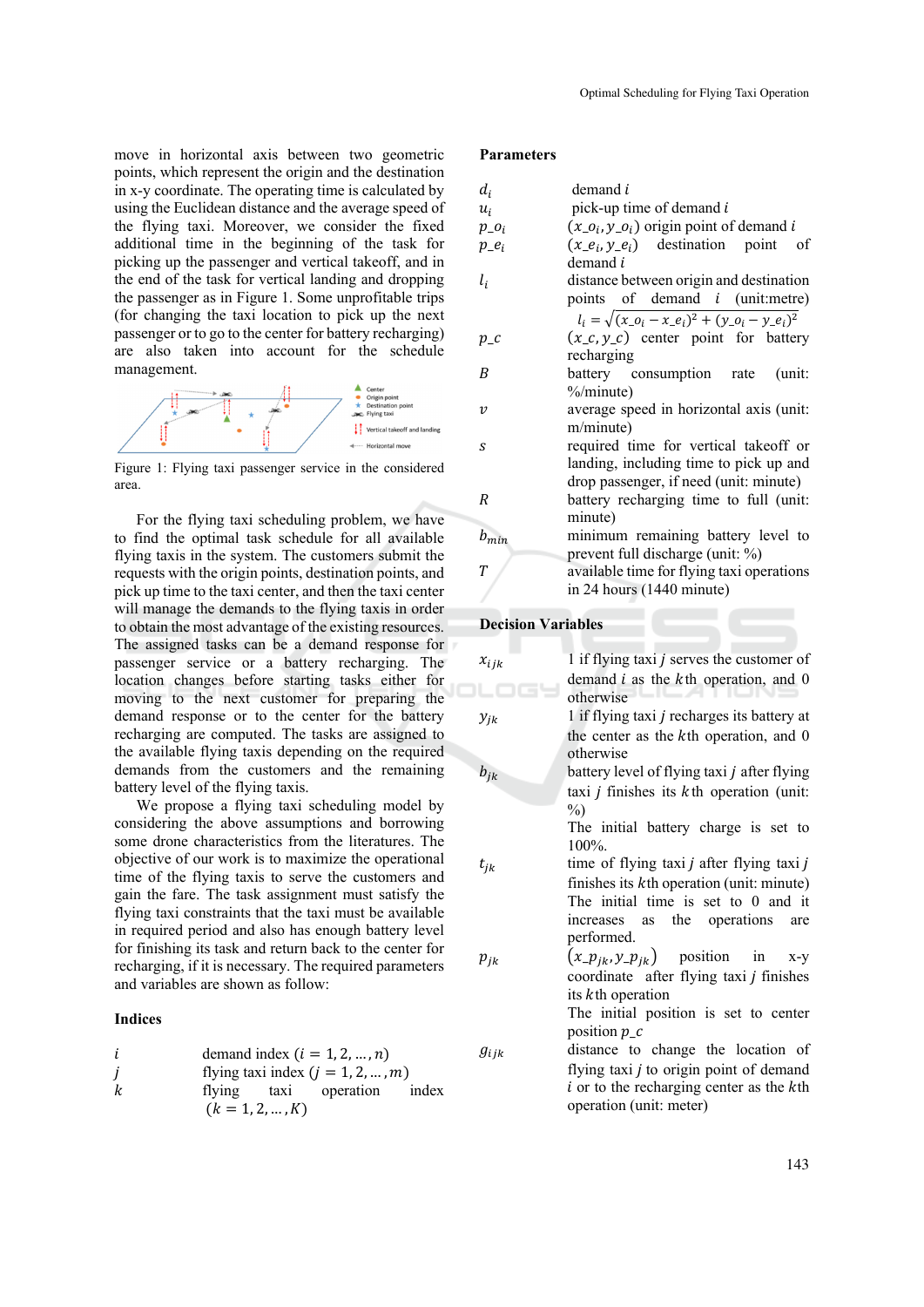ECTA 2021 - 13th International Conference on Evolutionary Computation Theory and Applications

The flying taxi scheduling problem is formulated as below:

$$
\max \sum_{i=1}^{n} \sum_{j=1}^{m} \sum_{k=1}^{K} \left(\frac{l_i}{v} + 2s\right) x_{ijk} \tag{1}
$$

Subject to:

$$
\sum_{j=1}^{m} \sum_{k=1}^{K} x_{ijk} \le 1, \forall i
$$
 (2)

$$
\sum_{i=1}^{n} x_{ijk} + y_{jk} \le 1, \forall j, k
$$
\n
$$
(3)
$$

$$
y_{j(k-1)} \le \sum_{i=1}^{n} x_{ijk}, \forall j, k, \qquad \text{where } k \ge 2
$$
 (4)

$$
g_{ijk} = x_{ijk} \sqrt{(x \cdot p_{j(k-1)} - x \cdot o_i)^2 + (y \cdot p_{j(k-1)} - y \cdot o_i)^2}
$$
  
+
$$
y_{jk} \sqrt{(x \cdot p_{j(k-1)} - x \cdot c)^2 + (y \cdot p_{j(k-1)} - y \cdot c)^2}, \forall j, k
$$
 (5)

$$
\left(b_{j(k-1)} - B\sum_{i=1}^{n} \left(\frac{g_{ijk}}{v} + 2s + \frac{l_i}{v} + 2s\right)\right) x_{ijk} + (100\%) y_{jk} = b_{jk}, \forall j, k
$$
\n(6)

$$
b_{jk} - B \sum_{i=1}^{n} \left( \frac{\sqrt{(x_{jik} - x_{j}c)^{2} + (y_{jik} - y_{j}c)^{2}}}{v} + 2s \right) x_{ijk} \ge b_{min}, \forall j, k
$$
 (7)

$$
t_{j(k-1)} + \sum_{i=1}^{n} \left(\frac{g_{ijk}}{v} + 2s\right) x_{ijk} \le u_i, \forall j, k
$$
 (8)

$$
\sum_{i=1}^{n} \left( u_i + \frac{l_i}{v} + 2s \right) x_{ijk} + \left( t_{j(k-1)} + \frac{g_{ijk}}{v} + 2s + R \right) y_{jk} = t_{jk}, \forall j, k
$$
\n(9)

$$
\mathsf{NCE} \quad \mathsf{AND} \quad \mathsf{T} \subseteq \mathsf{t}_{jk} \leq T, \forall j, k \quad \text{or} \quad \mathsf{P} \sqcup \mathsf{B} \sqcup \mathsf{C} \mathsf{ATI} \sqcap \mathsf{N} \ (10)
$$
\n
$$
x_{ijk} \in \{0,1\}, \forall i, j, k \tag{11}
$$

$$
y_{jk} \in \{0, 1\}, \forall j, k \tag{12}
$$

$$
b_{jk}, t_{jk} \ge 0, \forall j, k \tag{13}
$$

$$
p_{jk} \in \mathbb{R}^2, \forall j, k \tag{14}
$$

The mathematic formula of the flying taxi scheduling problem presents an objective function in Equation (1) and the constraints in Equation (2) to (14) that must be satisfied. In Equation (1), the objective function of this problem is to maximize the operational time that the flying taxi fleet can serve the customers according to the selected and scheduled demands in the solution sequences. This objective value can represent the obtained profit from their proportional relation. Equation (2) ensures that the demand cannot be served more than once. Equation (3) guarantees that the flying taxi can be assigned only one task, demand response or battery recharging, but it is not allowed to operate two tasks simultaneously. Equation (4) ensures that only the demand response task will be assigned to the flying taxi if the previous task is the battery recharging. Equation (5) calculates the unprofitable distance when the flying taxi changes the position from the last position of the previous task, to the origin position of the next selected demand if the flying taxi is assigned to serve the customer or to the recharging center if the flying taxi is assigned to recharge the battery. This unprofitable distance value will be used in the next equations. Equation (6) calculates the remaining battery level after the flying taxi finishes the assigned task. If the assigned task is a demand response, the battery consumption is calculated from the location move to pick up the passenger and bring them to the destination, and also including the vertical takeoff and landing. If the assigned task is a battery recharging, the battery level is always 100% after the flying taxi finishes the tasks. Equation (7) guarantees that the flying taxi has enough battery to finish the passenger service task and also go back to the center if the battery must be recharged. Equation (8) ensures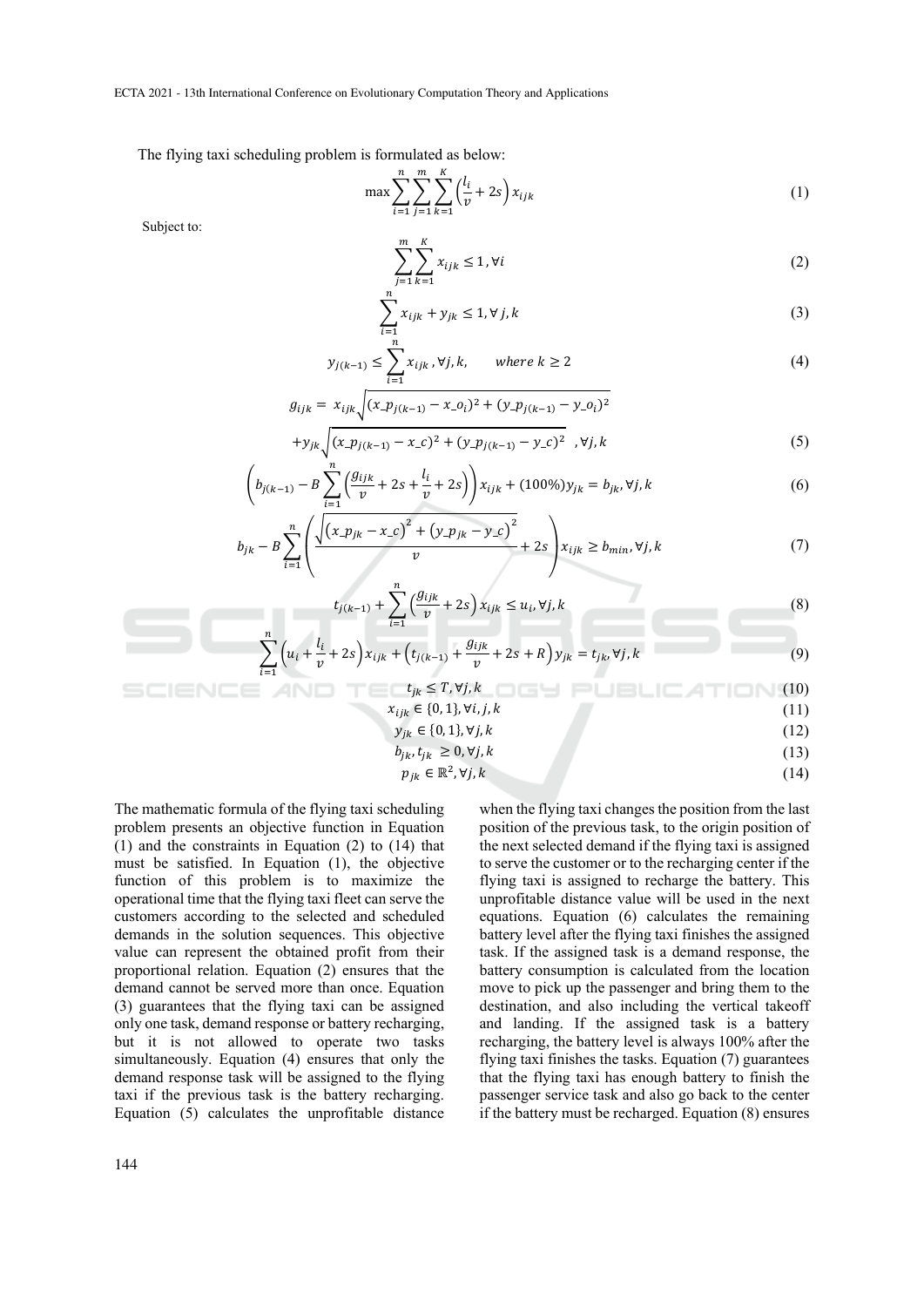that the flying taxi has enough time to change the location to the pick-up point of the next assigned demand. Equation (9) calculates the finishing time after the flying taxi operates the assigned demand response task or the assigned battery recharging task as in Figure 2. Equation (10) guarantees that the finishing time of the last assigned task is in the available operation time. Equations (11) and (12) illustrate the binary decision variables of the demand response and battery recharging tasks. Equation (13) guarantees that the decision variables of battery level

and operating time of the flying taxis are nonnegative. Finally, Equation (14) shows that the current position of the flying taxi corresponds to real values in two dimensions (x-y coordinate). Demand response task  $(x_{ijk} = 1)$ 



Figure 2: Operation time of possible assigned tasks: demand response or battery recharging.

We do not have the real flying taxi characteristics since the flying taxi service does not exist in real-life yet. Therefore, we borrow some drone specifications from Kim et al, 2020 and modify some specification values for our experiments. We ignore the drone failure reliability and weather uncertainty in this step. The specifications for the experiments is shown as in Table 1.

|  |  |  | Table 1: Specifications for scheduling experiments. |
|--|--|--|-----------------------------------------------------|
|  |  |  |                                                     |

| Item                       | Value                             |  |  |
|----------------------------|-----------------------------------|--|--|
| Battery consumption rate   | 0.67%/minute ( $\approx$ 100% for |  |  |
| (B)                        | $2.5$ hours)                      |  |  |
| in<br>Average speed        | 833 m/minute ( $\approx$ 50 km/h) |  |  |
| horizontal axis $(v)$      |                                   |  |  |
| Required time to takeoff   | 5 minutes                         |  |  |
| or landing $(s)$           |                                   |  |  |
| Battery recharging time to | 60 minutes                        |  |  |
| full $(R)$                 |                                   |  |  |
| Minimum<br>remaining       | 5%                                |  |  |
| battery level $(b_{min})$  |                                   |  |  |
| Available operating time   | 1440 minutes/day (from            |  |  |
| (T)                        | midnight to midnight of           |  |  |
|                            | the next day)                     |  |  |

The algorithms, which are used to solve this scheduling problem, will be explained in the next two sections.

#### **3 GENETIC ALGORITHM**

The genetic algorithm is a popular metaheuristic method, which is very efficient for solving complex combinatorial optimization problems (Goldberg, 1989). It mimics the natural survival in life evolution. The genetic algorithm will start with the first generation, which generates an initial population. The initial population is often generated randomly. The population contains several chromosomes (solutions) and each chromosome contains several genes. In this work, we used a biased random key genetic algorithm, which are proposed in (Gonçalves et al., 2011), for solving the flying taxi scheduling problem. The gene values are real values in the interval 0 and 1. The number of genes in each chromosome is equal to number of demands multiply to number of flying taxis. Each gene represents a demand, which is responded by a flying taxi. In each iteration of the genetic algorithm, a new population will be generated from three sets of chromosomes: elite set from selection process, crossover set from crossover process and mutant set from mutation process. The elite set copies the best chromosomes from the previous population. The crossover set contains the offspring chromosomes in which the gene values come from two different parent chromosomes. The first and the second parents are selected randomly from the elite set and the non-elite set, respectively. The mutant set is randomly generated as in the initial population. This mutant set helps to escape local optima. We use the number of iterations since the last archive improvement as a stopping criterion. The parameter values are tuned by the experiments and they are set as in Table 2.

Table 2: Parameter values of GA.

| Parameters            | Values                     |
|-----------------------|----------------------------|
| Population size       | 2 times of chromosome size |
| Elite set size        | 10% of population size     |
| Crossover set size    | 70% of population size     |
| Crossover probability | 0.7                        |
| Stopping criterion    | 30                         |

A decoding method with ideal priority combination are designed for obtaining the solution from each chromosome.

Each gene of the GA chromosome represents a demand, which is assigned to a flying taxi. We borrow the decoding method from (Mendres et al., 2009). The expression of the decoding with ideal priority combination of the demand  $i$  is presented as:

$$
Priority_i = \frac{T - u_i}{T} \times \left(\frac{1 + gene_i}{2}\right)
$$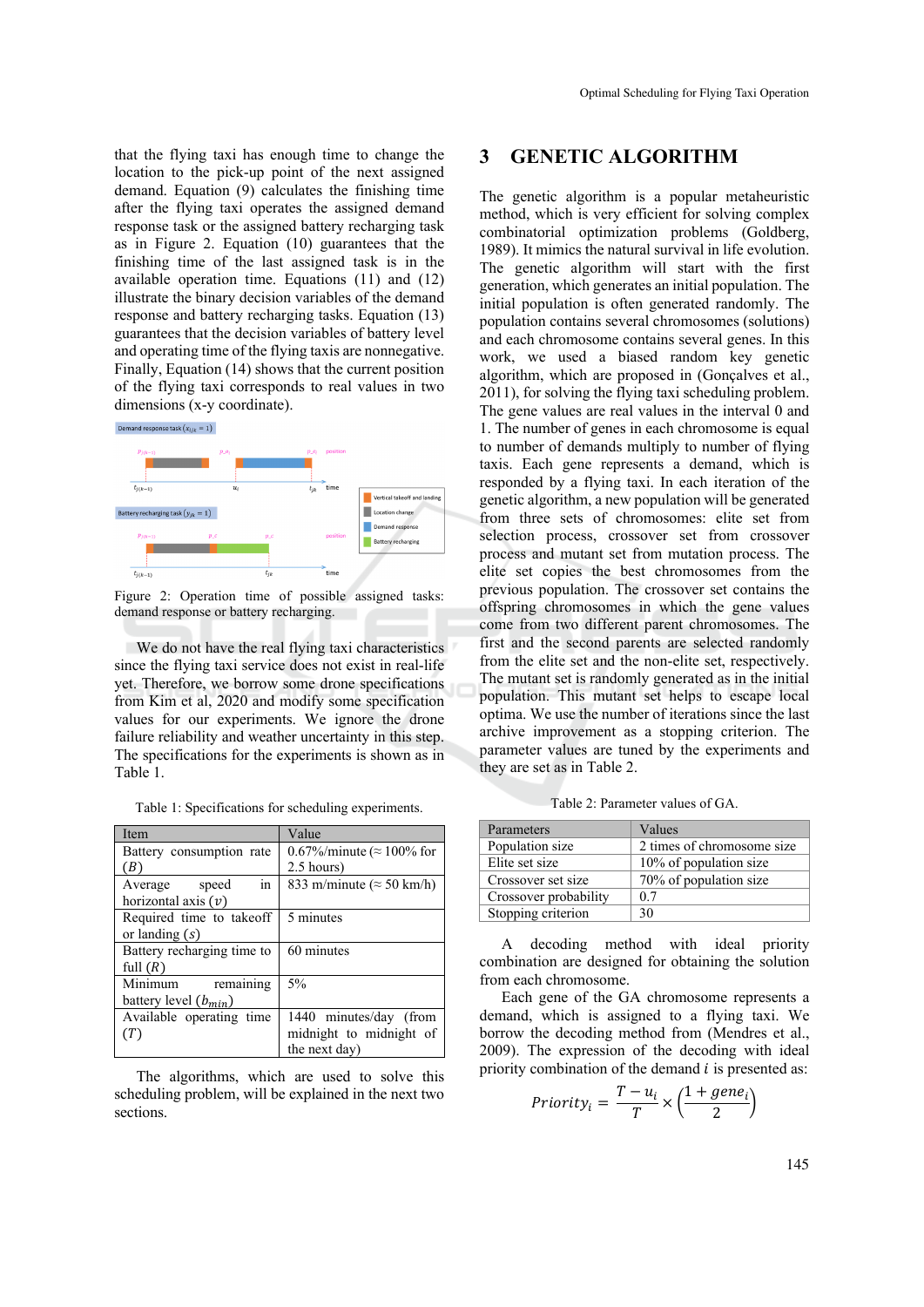where  $T$  is the available operation time of the flying taxi and  $u_i$  is the pick-up time of the demand i. The concept of the ideal priority is to give higher priority to the demand, which has the earlier pick-up time.

In the decoding step, the demand and the specific flying taxi, which has the highest priority, will be considered firstly. If all necessary constraints are satisfied, the demand will be assigned to the sequence of the specific flying taxi. The gene concerning the same demand of the assigned one will be removed from the waiting list. Then, the next lower priority demand will be considered until the all demands are examined. Finally, we will obtain the sequence of the selected demanded to be responded by the flying taxis and their battery recharging tasks.

#### **4 SIMULATED ANNEALING**

The simulated annealing is a metaheuristic algorithm, which is also efficient for solving combinatorial optimization problems. It was proposed to solve the traveling salesman problem in 1983 (Kirkpatrick, 1983). It mimics the heating and controlled cooling down process of the material by decreasing the probability to accept the worse solutions according the temperature. The temperature is slowly decreased from the initial value to zero. The algorithm uses the perturbation strategies to generate a new candidate close to the current solution, measure its quality, and decide to move to it according to the probability from the current temperature.

In this work, we use the fast simulated annealing from Brownlee, 2021. The temperature is calculated:

$$
temp = temp_{init}/(iter_{number} + 1)
$$

where *temp* is the current temperature,  $temp_{init}$  is the initial temperature, and  $iter_{number}$  is the iteration number. Since we consider the maximization problem in this work, the acceptance probability of the worse candidate is calculated from the difference of the objective values between the candidate and current solutions as follow:

$$
prob_{accept} = \exp\left(\frac{obj_{new} - obj_{current}}{temp}\right)
$$

It shows that the algorithm can escape from basins of attraction, since it allows accepting the candidate solution even its quality is worse than the current solution when the temperature parameter is still high. The acceptance probability will decrease slowly when the temperature parameter is lower. To generate

the candidate solution, the perturbations are designed by changing one of the taxi to respond to the demand and changing the order to assign the task to the sequence. The initial temperature of the simulated annealing process is set to 100. The number of iterations that the best solution is not improved is defined as a stopping criterion and it is set to 1000.

### **5 COMPUTATIONAL RESULTS**

The genetic algorithm and the simulated annealing are used to solve the flying taxi scheduling problem. The experiments are done on fifteen generated instances. They concern different number of demands and different number of flying taxis in the 24 hours of time duration. The day time demands are generated randomly with higher probability than the demands in the night time. The format of instance name is "Instance*xx*\_*yy*.txt", where *xx* shows the number of demands and *yy* shows the number of flying taxis in this instance. As the example of "Instance10\_2.txt", this instance concerns ten demands and two flying taxis. The origin-destination points and the passenger pick-up time of each demand are defined in the instances. The algorithms are implemented in Python 3.8.8 and Conda 4.9.2 on a personal computer with an Intel Corei5 1.6 GHz CPU and 8 GB RAM.

Figure 3 shows an example of the approximate optimal schedule for "Instance100\_5", which examines 100 customer demands and 5 available flying taxis. The green bars represent the taxi services to respond the customer demands and the orange bars illustrate the battery recharging tasks. The obtained schedule also satisfies all operational constraints such as the necessary time to change the location for on time picking up the next customer and the flying taxis have enough remaining battery level after finishing the mission and they can return to the center for battery recharging, if they need.



Figure 3: A result example of the instance 100 5.

The computational results of the genetic algorithm and the simulated annealing are compared.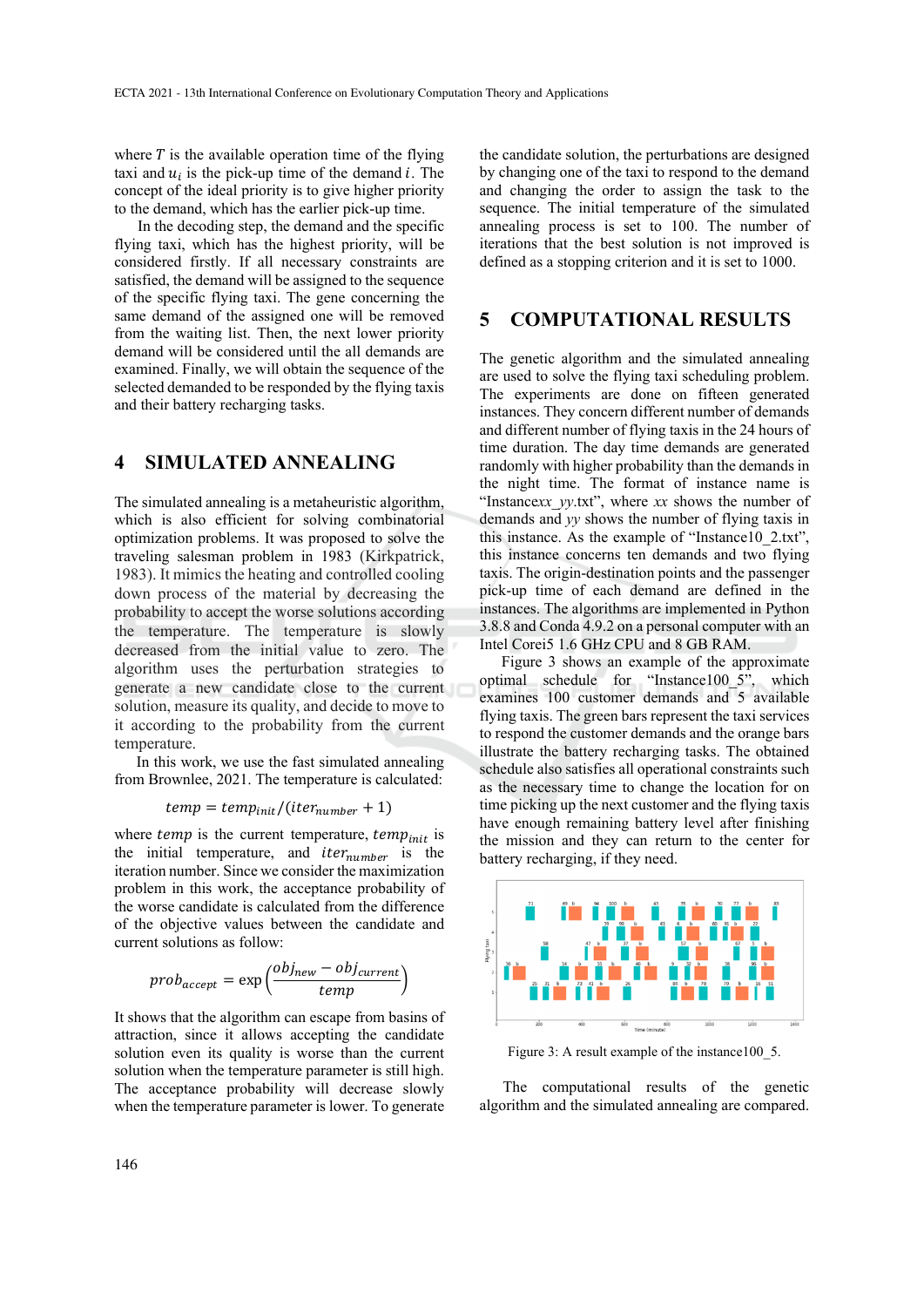The boxplots of eleven runs of each instances are shown in Figure 4. The results show that the genetic algorithm with the ideal priority combination decoding method obtains better solutions for the small and medium instances. Since the genetic algorithm is a population-based algorithm that maintains and improves multiple solutions in each iteration, it spends higher computation time than the simulated annealing. On our parameter setting, the genetic algorithm takes more than 24 hours to obtain the approximate optimal solution for the large instances and it is not reasonable for the dispatching system of the flying taxi scheduling problem. So that why, the genetic algorithm has not results for the large instances. However, the simulated annealing, which is a single solution approach, can solve the large instances in acceptable time.

## **6 CONCLUSIONS**

The simplified model of the flying scheduling problem is presented in this work. Since there are not

the flying taxi in the daily life yet, the characteristics of the flying taxi are mimicked from the parcel delivery drone properties. The model concerns two main subjects, consisting of the delivery drone scheduling and the taxi demand responsive scheduling. For the drone delivery scheduling part, different characteristics and constraints of parcel delivery drone are studied. The method to respond to the demand is studied from the taxi demand responsive scheduling part.

We assume that the flying taxis operate to serve the customers as same as the drone service for transporting the parcel from an origin to a destination. The main operating time of a task is to move in horizontal axis between two geometric points, which represent the origin and the destination in x-y coordinate. Moreover, we consider the fixed additional time in the beginning of the task to pick up the passenger and vertical takeoff and in the end of the task to vertical landing and drop the passenger.

The objective of our work is to maximize the operational time that the flying taxi fleet can serve the customers according to the selected and scheduled demands in the solution sequences. The task



Figure 4: Objective value and average computation time comparison between two algorithms: Genetic algorithm (GA) and simulated annealing (SA).